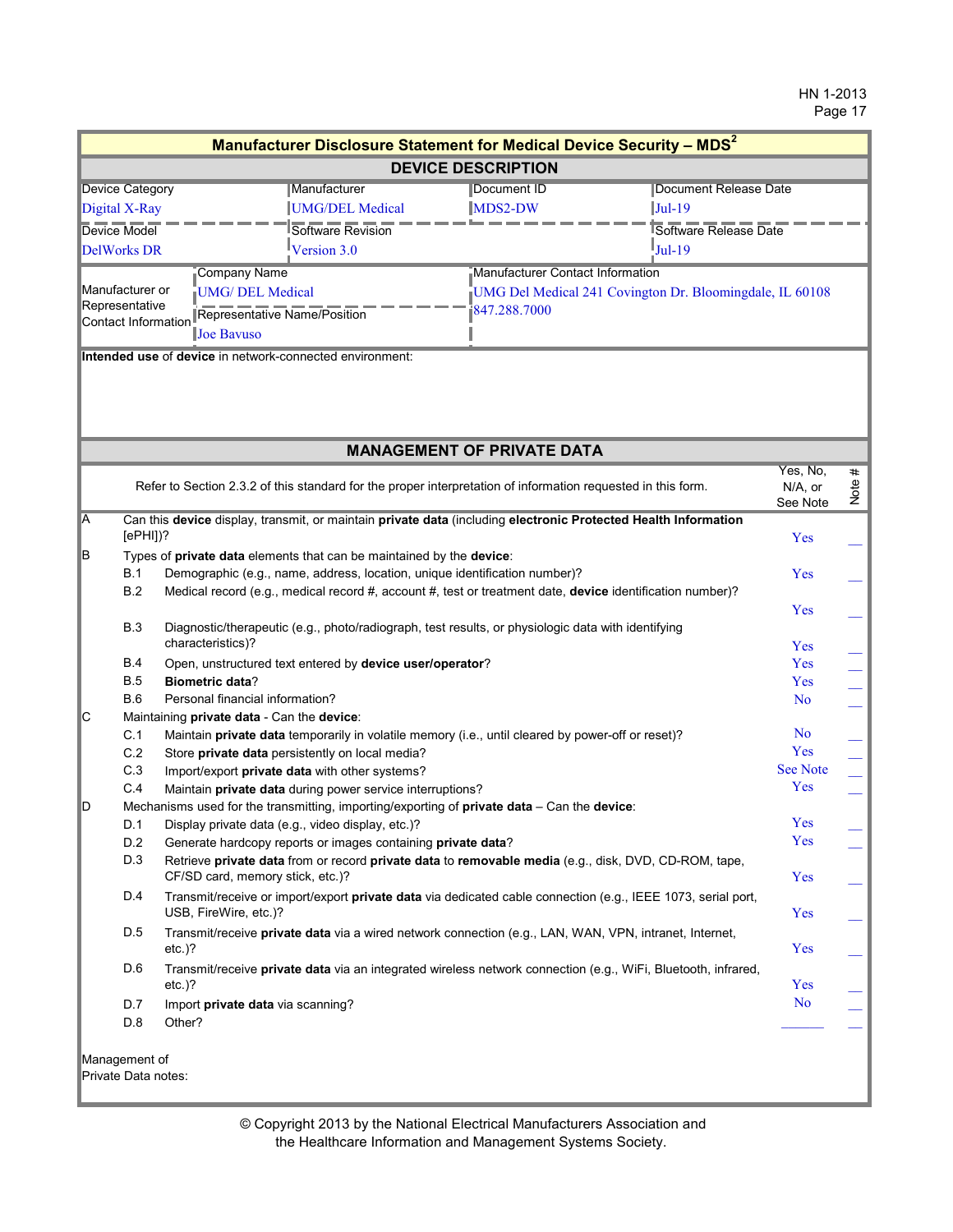| <b>Device Category</b> |                                                                                                                                                                       |                                                       | <b>Manufacturer</b>                                                            | Document ID                                                                                                  |                                                                                                                       | Document Release Date  |      |
|------------------------|-----------------------------------------------------------------------------------------------------------------------------------------------------------------------|-------------------------------------------------------|--------------------------------------------------------------------------------|--------------------------------------------------------------------------------------------------------------|-----------------------------------------------------------------------------------------------------------------------|------------------------|------|
| Digital X-Ray          |                                                                                                                                                                       |                                                       | UMG/DEL Medical                                                                | <b>IMDS2-DW</b>                                                                                              | $Jul-19$                                                                                                              |                        |      |
| Device Model           |                                                                                                                                                                       |                                                       | Software Revision                                                              |                                                                                                              | Software Release Date                                                                                                 |                        |      |
|                        | $Jul-19$<br><b>DelWorks DR</b><br>Version 3.0                                                                                                                         |                                                       |                                                                                |                                                                                                              |                                                                                                                       |                        |      |
|                        |                                                                                                                                                                       |                                                       |                                                                                | <b>SECURITY CAPABILITIES</b>                                                                                 |                                                                                                                       |                        |      |
|                        |                                                                                                                                                                       |                                                       |                                                                                | Refer to Section 2.3.2 of this standard for the proper interpretation of information requested in this form. |                                                                                                                       | Yes, No,<br>$N/A$ , or | #    |
|                        |                                                                                                                                                                       |                                                       |                                                                                |                                                                                                              |                                                                                                                       | See Note               | Note |
| T                      |                                                                                                                                                                       | <b>AUTOMATIC LOGOFF (ALOF)</b>                        |                                                                                |                                                                                                              | The device's ability to prevent access and misuse by unauthorized users if device is left idle for a period of time.  |                        |      |
| $1 - 1$                |                                                                                                                                                                       |                                                       | (e.g., auto-logoff, session lock, password protected screen saver)?            |                                                                                                              | Can the device be configured to force reauthorization of logged-in user(s) after a predetermined length of inactivity | Yes                    |      |
|                        |                                                                                                                                                                       |                                                       | time [fixed or configurable range] in notes.)                                  |                                                                                                              | 1-1.1 Is the length of inactivity time before auto-logoff/screen lock user or administrator configurable? (Indicate   | Yes                    |      |
|                        |                                                                                                                                                                       | user?                                                 |                                                                                |                                                                                                              | 1-1.2 Can auto-logoff/screen lock be manually invoked (e.g., via a shortcut key or proximity sensor, etc.) by the     | Yes                    |      |
| <b>ALOF</b><br>notes:  |                                                                                                                                                                       | C.3: Export Patient Study                             |                                                                                |                                                                                                              |                                                                                                                       |                        |      |
| $\overline{2}$         |                                                                                                                                                                       | <b>AUDIT CONTROLS (AUDT)</b>                          |                                                                                |                                                                                                              |                                                                                                                       |                        |      |
|                        |                                                                                                                                                                       | The ability to reliably audit activity on the device. |                                                                                |                                                                                                              |                                                                                                                       |                        |      |
| $\mathbb{Z}$ -1        |                                                                                                                                                                       | Can the medical device create an audit trail?         |                                                                                |                                                                                                              |                                                                                                                       | Yes                    |      |
| $\mathbb{Z}$ -2        |                                                                                                                                                                       |                                                       | Indicate which of the following events are recorded in the audit log:          |                                                                                                              |                                                                                                                       |                        |      |
|                        |                                                                                                                                                                       | 2-2.1 Login/logout                                    |                                                                                |                                                                                                              |                                                                                                                       | Yes                    |      |
|                        |                                                                                                                                                                       | 2-2.2 Display/presentation of data                    |                                                                                |                                                                                                              |                                                                                                                       | Yes                    |      |
|                        |                                                                                                                                                                       | 2-2.3 Creation/modification/deletion of data          |                                                                                |                                                                                                              |                                                                                                                       | Yes                    |      |
|                        |                                                                                                                                                                       |                                                       | 2-2.4 Import/export of data from removable media                               |                                                                                                              |                                                                                                                       | <b>See Note</b>        |      |
|                        |                                                                                                                                                                       |                                                       | 2-2.5 Receipt/transmission of data from/to external (e.g., network) connection |                                                                                                              |                                                                                                                       | Yes                    |      |
|                        |                                                                                                                                                                       | 2-2.5.1 <b>Remote service</b> activity                |                                                                                |                                                                                                              |                                                                                                                       | Yes                    |      |
|                        |                                                                                                                                                                       |                                                       | 2-2.6 Other events? (describe in the notes section)                            |                                                                                                              |                                                                                                                       |                        |      |
| $2 - 3$                |                                                                                                                                                                       |                                                       |                                                                                | Indicate what information is used to identify individual events recorded in the audit log:                   |                                                                                                                       |                        |      |
|                        |                                                                                                                                                                       | 2-3.1 User ID                                         |                                                                                |                                                                                                              |                                                                                                                       | Yes                    |      |
|                        |                                                                                                                                                                       | 2-3.2 Date/time                                       |                                                                                |                                                                                                              |                                                                                                                       | Yes                    |      |
|                        |                                                                                                                                                                       | 2-2.4: Export of Patient Sutdy only                   |                                                                                |                                                                                                              |                                                                                                                       |                        |      |
| <b>AUDT</b><br>notes:  |                                                                                                                                                                       |                                                       |                                                                                |                                                                                                              |                                                                                                                       |                        |      |
| $\overline{3}$         |                                                                                                                                                                       | <b>AUTHORIZATION (AUTH)</b>                           |                                                                                |                                                                                                              |                                                                                                                       |                        |      |
|                        |                                                                                                                                                                       |                                                       | The ability of the device to determine the authorization of users.             |                                                                                                              |                                                                                                                       |                        |      |
| $3 - 1$                |                                                                                                                                                                       |                                                       |                                                                                | Can the device prevent access to unauthorized users through user login requirements or other mechanism?      |                                                                                                                       | Yes                    |      |
| $\vert$ 3-2            | Can users be assigned different privilege levels within an application based on 'roles' (e.g., guests, regular users,<br>power users, administrators, etc.)?          |                                                       |                                                                                |                                                                                                              |                                                                                                                       | Yes                    |      |
| $3-3$                  | Can the <b>device</b> owner/operator obtain unrestricted administrative privileges (e.g., access operating system or<br>application via local root or admin account)? |                                                       |                                                                                |                                                                                                              |                                                                                                                       | Yes                    |      |
| <b>AUTH</b><br>notes:  |                                                                                                                                                                       |                                                       |                                                                                |                                                                                                              |                                                                                                                       |                        |      |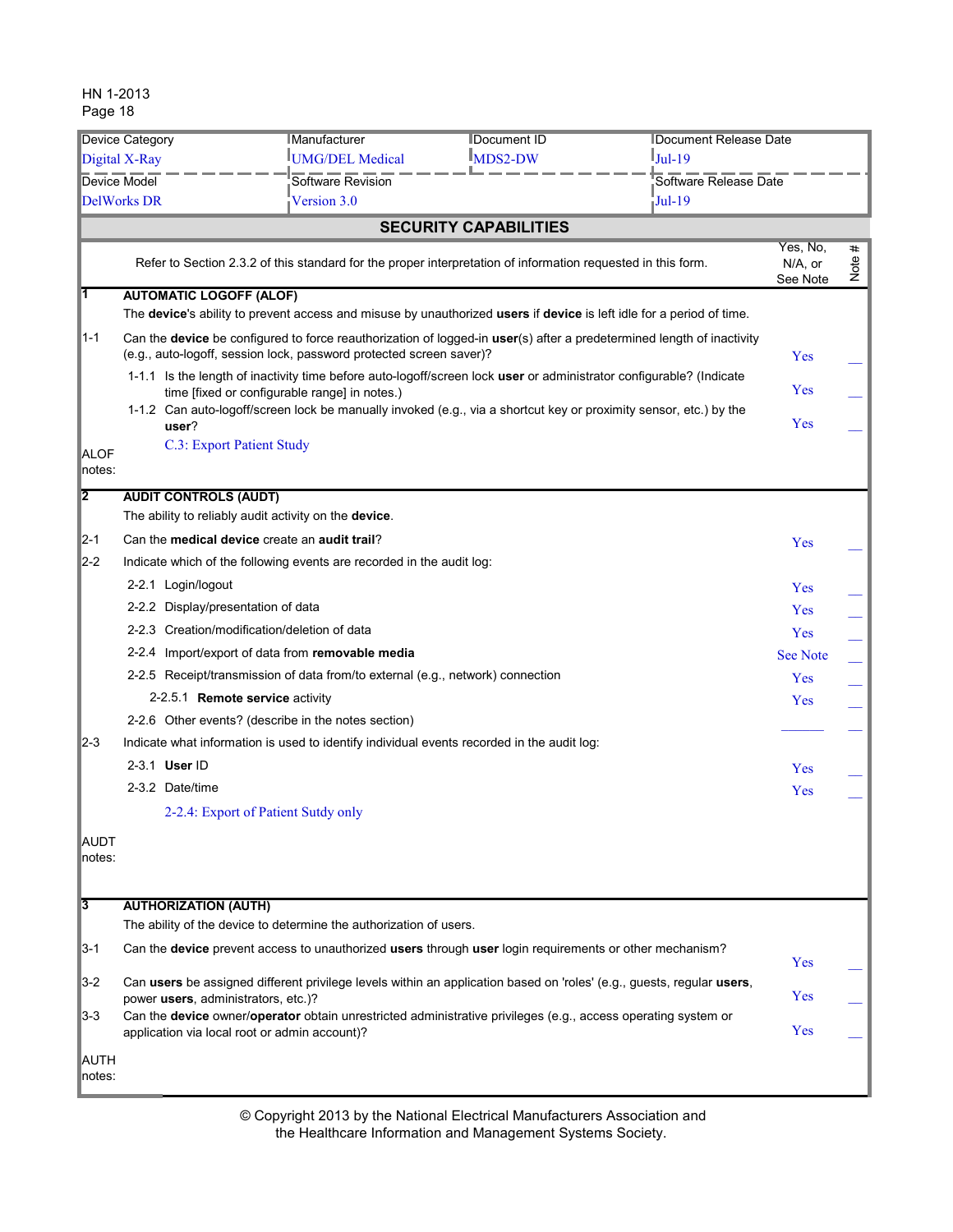|                       | <b>Device Category</b>                                                                                                                              | <b>IManufacturer</b>                                                                                                                        | <b>IDocument ID</b>           | Document Release Date |                     |      |
|-----------------------|-----------------------------------------------------------------------------------------------------------------------------------------------------|---------------------------------------------------------------------------------------------------------------------------------------------|-------------------------------|-----------------------|---------------------|------|
|                       | Digital X-Ray                                                                                                                                       | UMG/DEL Medical                                                                                                                             | $\mathbb{I}_{\text{MDS2-DW}}$ | $Jul-19$              |                     |      |
| <b>Device Model</b>   |                                                                                                                                                     | Software Revision                                                                                                                           |                               | Software Release Date |                     |      |
|                       | <b>DelWorks DR</b>                                                                                                                                  | Version 3.0                                                                                                                                 |                               | Jul-19                |                     |      |
|                       |                                                                                                                                                     |                                                                                                                                             |                               |                       | Yes, No,            | #    |
|                       |                                                                                                                                                     | Refer to Section 2.3.2 of this standard for the proper interpretation of information requested in this form.                                |                               |                       | N/A, or<br>See Note | Note |
| $\overline{4}$        |                                                                                                                                                     | <b>CONFIGURATION OF SECURITY FEATURES (CNFS)</b>                                                                                            |                               |                       |                     |      |
|                       |                                                                                                                                                     | The ability to configure/re-configure device security capabilities to meet users' needs.                                                    |                               |                       |                     |      |
| $4 - 1$               |                                                                                                                                                     | Can the device owner/operator reconfigure product security capabilities?                                                                    |                               |                       | Yes                 |      |
| <b>CNFS</b><br>notes: |                                                                                                                                                     |                                                                                                                                             |                               |                       |                     |      |
| 5                     |                                                                                                                                                     | <b>CYBER SECURITY PRODUCT UPGRADES (CSUP)</b>                                                                                               |                               |                       |                     |      |
|                       |                                                                                                                                                     | The ability of on-site service staff, remote service staff, or authorized customer staff to install/upgrade device's security patches.      |                               |                       |                     |      |
| $5-1$                 |                                                                                                                                                     | Can relevant OS and device security patches be applied to the device as they become available?                                              |                               |                       | Yes                 |      |
|                       |                                                                                                                                                     | 5-1.1 Can security patches or other software be installed remotely?                                                                         |                               |                       | Yes                 |      |
| <b>CSUP</b><br>notes: |                                                                                                                                                     |                                                                                                                                             |                               |                       |                     |      |
| $\overline{6}$        |                                                                                                                                                     | <b>HEALTH DATA DE-IDENTIFICATION (DIDT)</b>                                                                                                 |                               |                       |                     |      |
|                       |                                                                                                                                                     | The ability of the device to directly remove information that allows identification of a person.                                            |                               |                       |                     |      |
| $6-1$                 |                                                                                                                                                     | Does the device provide an integral capability to de-identify private data?                                                                 |                               |                       | No                  |      |
| <b>DIDT</b><br>notes: |                                                                                                                                                     |                                                                                                                                             |                               |                       |                     |      |
| 17                    |                                                                                                                                                     | <b>DATA BACKUP AND DISASTER RECOVERY (DTBK)</b>                                                                                             |                               |                       |                     |      |
|                       |                                                                                                                                                     | The ability to recover after damage or destruction of device data, hardware, or software.                                                   |                               |                       |                     |      |
| $T - 1$               | as tape, disk)?                                                                                                                                     | Does the device have an integral data backup capability (i.e., backup to remote storage or removable media such                             |                               |                       | N/A                 |      |
| <b>DTBK</b>           |                                                                                                                                                     | System is for acquisition only                                                                                                              |                               |                       |                     |      |
| notes:                |                                                                                                                                                     |                                                                                                                                             |                               |                       |                     |      |
| 18                    | <b>EMERGENCY ACCESS (EMRG)</b>                                                                                                                      |                                                                                                                                             |                               |                       |                     |      |
|                       | private data.                                                                                                                                       | The ability of <b>device users</b> to access <b>private data</b> in case of an emergency situation that requires immediate access to stored |                               |                       |                     |      |
| $8-1$                 |                                                                                                                                                     | Does the device incorporate an emergency access ("break-glass") feature?                                                                    |                               |                       | N/A                 |      |
| EMRG<br>notes:        |                                                                                                                                                     |                                                                                                                                             |                               |                       |                     |      |
| 19                    |                                                                                                                                                     | <b>HEALTH DATA INTEGRITY AND AUTHENTICITY (IGAU)</b>                                                                                        |                               |                       |                     |      |
|                       | How the device ensures that data processed by the device has not been altered or destroyed in an unauthorized manner and is from<br>the originator. |                                                                                                                                             |                               |                       |                     |      |
| $9-1$                 |                                                                                                                                                     | Does the device ensure the integrity of stored data with implicit or explicit error detection/correction technology?                        |                               |                       | N/A                 |      |
| <b>IGAU</b><br>notes: |                                                                                                                                                     |                                                                                                                                             |                               |                       |                     |      |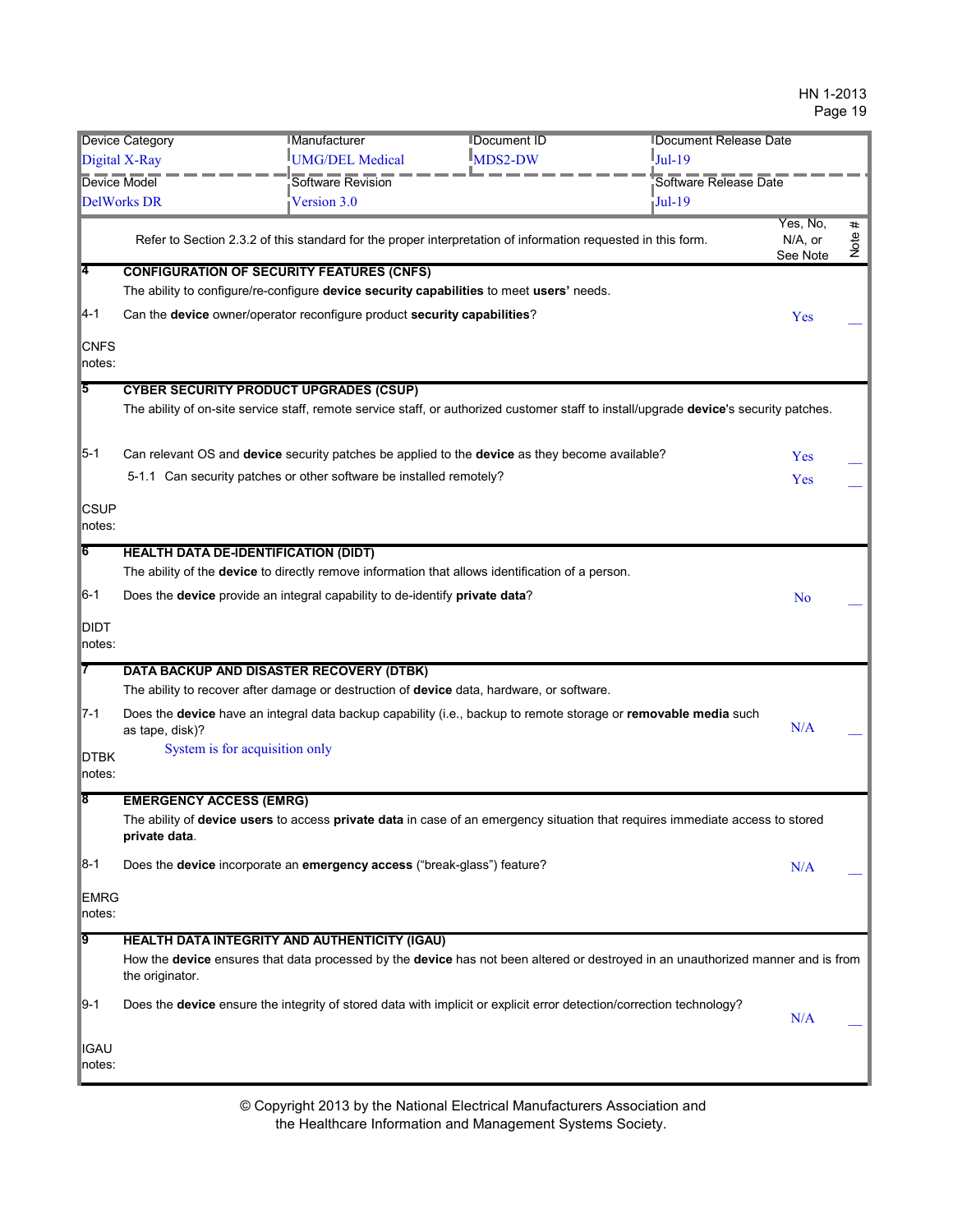|                    | <b>Device Category</b>            | <b>IManufacturer</b>                                                                                                                                                                                      | <b>IDocument ID</b> | <b>IDocument Release Date</b> |                                 |                      |
|--------------------|-----------------------------------|-----------------------------------------------------------------------------------------------------------------------------------------------------------------------------------------------------------|---------------------|-------------------------------|---------------------------------|----------------------|
|                    | Digital X-Ray                     | UMG/DEL Medical                                                                                                                                                                                           | <b>IMDS2-DW</b>     | $Jul-19$                      |                                 |                      |
|                    | <b>Device Model</b>               | Software Revision                                                                                                                                                                                         |                     | Software Release Date         |                                 |                      |
|                    | DelWorks DR                       | Version 3.0                                                                                                                                                                                               |                     | $Jul-19$                      |                                 |                      |
|                    |                                   | Refer to Section 2.3.2 of this standard for the proper interpretation of information requested in this form.                                                                                              |                     |                               | Yes, No,<br>N/A, or<br>See Note | $\pmb{\ast}$<br>Note |
| 10                 |                                   | <b>MALWARE DETECTION/PROTECTION (MLDP)</b>                                                                                                                                                                |                     |                               |                                 |                      |
|                    |                                   | The ability of the device to effectively prevent, detect and remove malicious software (malware).                                                                                                         |                     |                               |                                 |                      |
| $10-1$             |                                   | Does the device support the use of anti-malware software (or other anti-malware mechanism)?                                                                                                               |                     |                               | Yes                             |                      |
|                    |                                   | 10-1.1 Can the user independently re-configure anti-malware settings?                                                                                                                                     |                     |                               | Yes                             |                      |
|                    |                                   | 10-1.2 Does notification of malware detection occur in the device user interface?                                                                                                                         |                     |                               | N <sub>o</sub>                  |                      |
|                    |                                   | 10-1.3 Can only manufacturer-authorized persons repair systems when malware has been detected?                                                                                                            |                     |                               |                                 |                      |
|                    |                                   |                                                                                                                                                                                                           |                     |                               | <b>No</b><br>Yes                |                      |
| 10-2               |                                   | Can the device owner install or update anti-virus software?                                                                                                                                               |                     |                               |                                 |                      |
| $10 - 3$           | software?                         | Can the device owner/operator (technically/physically) update virus definitions on manufacturer-installed anti-virus                                                                                      |                     |                               | Yes                             |                      |
|                    |                                   |                                                                                                                                                                                                           |                     |                               |                                 |                      |
| <b>MLDP</b>        |                                   |                                                                                                                                                                                                           |                     |                               |                                 |                      |
| notes:             |                                   |                                                                                                                                                                                                           |                     |                               |                                 |                      |
| l11                | <b>NODE AUTHENTICATION (NAUT)</b> |                                                                                                                                                                                                           |                     |                               |                                 |                      |
|                    |                                   | The ability of the <b>device</b> to authenticate communication partners/nodes.                                                                                                                            |                     |                               |                                 |                      |
| 11-1               |                                   | Does the device provide/support any means of node authentication that assures both the sender and the recipient<br>of data are known to each other and are authorized to receive transferred information? |                     |                               | <b>See Note</b>                 |                      |
|                    |                                   |                                                                                                                                                                                                           |                     |                               |                                 |                      |
| <b>NAUT</b>        |                                   | DICOM Send is only possible to configured targets                                                                                                                                                         |                     |                               |                                 |                      |
| notes:             |                                   |                                                                                                                                                                                                           |                     |                               |                                 |                      |
| 12                 | PERSON AUTHENTICATION (PAUT)      |                                                                                                                                                                                                           |                     |                               |                                 |                      |
|                    |                                   | Ability of the device to authenticate users                                                                                                                                                               |                     |                               |                                 |                      |
| $12 - 1$           |                                   | Does the device support user/operator-specific username(s) and password(s) for at least one user?                                                                                                         |                     |                               | Yes                             |                      |
|                    | 12-1.1                            | Does the device support unique user/operator-specific IDs and passwords for multiple users?                                                                                                               |                     |                               | Yes                             |                      |
| $12 - 2$           |                                   | Can the device be configured to authenticate users through an external authentication service (e.g., MS Active                                                                                            |                     |                               |                                 |                      |
|                    | Directory, NDS, LDAP, etc.)?      |                                                                                                                                                                                                           |                     |                               | N <sub>o</sub>                  |                      |
| $12 - 3$           |                                   | Can the device be configured to lock out a user after a certain number of unsuccessful logon attempts?                                                                                                    |                     |                               |                                 |                      |
|                    |                                   |                                                                                                                                                                                                           |                     |                               | Yes                             |                      |
| 12-4               |                                   | Can default passwords be changed at/prior to installation?                                                                                                                                                |                     |                               | Yes<br><b>See Note</b>          |                      |
| $12 - 5$<br>$12-6$ |                                   | Are any shared user IDs used in this system?                                                                                                                                                              |                     |                               |                                 |                      |
|                    | rules?                            | Can the device be configured to enforce creation of user account passwords that meet established complexity                                                                                               |                     |                               | N <sub>o</sub>                  |                      |
| 12-7               |                                   | Can the device be configured so that account passwords expire periodically?                                                                                                                               |                     |                               | N <sub>o</sub>                  |                      |
|                    |                                   |                                                                                                                                                                                                           |                     |                               |                                 |                      |
| PAUT               |                                   | 12-5: This can be configured                                                                                                                                                                              |                     |                               |                                 |                      |
| notes:             |                                   |                                                                                                                                                                                                           |                     |                               |                                 |                      |
| 13                 | <b>PHYSICAL LOCKS (PLOK)</b>      |                                                                                                                                                                                                           |                     |                               |                                 |                      |
|                    |                                   | Physical locks can prevent unauthorized users with physical access to the device from compromising the integrity and confidentiality<br>of private data stored on the device or on removable media.       |                     |                               |                                 |                      |
| 13-1               | remove without tools)?            | Are all device components maintaining private data (other than removable media) physically secure (i.e., cannot                                                                                           |                     |                               | <b>See Note</b>                 |                      |
|                    |                                   | System can be secured onsite                                                                                                                                                                              |                     |                               |                                 |                      |
| PLOK<br>∣notes:    |                                   |                                                                                                                                                                                                           |                     |                               |                                 |                      |
|                    |                                   |                                                                                                                                                                                                           |                     |                               |                                 |                      |

the Healthcare Information and Management Systems Society. © Copyright 2013 by the National Electrical Manufacturers Association and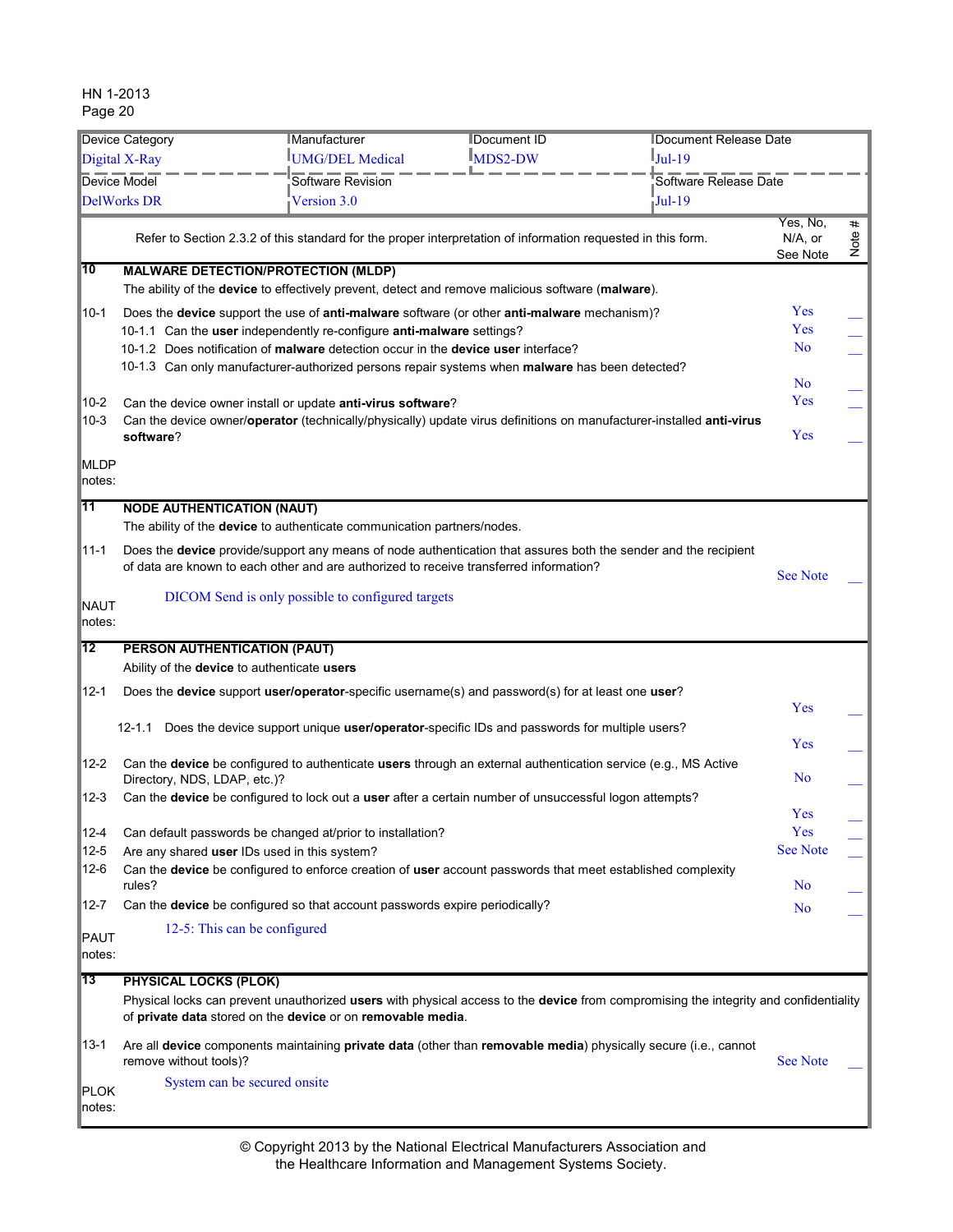| <b>Device Category</b> |                                                                                                                                                                                        | Manufacturer<br><b>IDocument ID</b><br><b>IDocument Release Date</b> |                                                                                                                   |                                                                                                                        |                                    |           |
|------------------------|----------------------------------------------------------------------------------------------------------------------------------------------------------------------------------------|----------------------------------------------------------------------|-------------------------------------------------------------------------------------------------------------------|------------------------------------------------------------------------------------------------------------------------|------------------------------------|-----------|
| Digital X-Ray          |                                                                                                                                                                                        | UMG/DEL Medical                                                      | $MDS2-DW$                                                                                                         | $I_{\text{Jul-19}}$                                                                                                    |                                    |           |
| Device Model           |                                                                                                                                                                                        | Software Revision                                                    |                                                                                                                   | Software Release Date                                                                                                  |                                    |           |
|                        | <b>DelWorks DR</b>                                                                                                                                                                     | Version 3.0                                                          |                                                                                                                   | $\overline{\mathsf{J}}$ Jul-19                                                                                         |                                    |           |
|                        |                                                                                                                                                                                        |                                                                      | Refer to Section 2.3.2 of this standard for the proper interpretation of information requested in this form.      |                                                                                                                        | Yes, No,<br>$N/A$ , or<br>See Note | #<br>Note |
| $\overline{14}$        | ROADMAP FOR THIRD PARTY COMPONENTS IN DEVICE LIFE CYCLE (RDMP)                                                                                                                         |                                                                      |                                                                                                                   |                                                                                                                        |                                    |           |
|                        |                                                                                                                                                                                        |                                                                      | Manufacturer's plans for security support of 3rd party components within device life cycle.                       |                                                                                                                        |                                    |           |
| $14-1$                 | including version number(s).                                                                                                                                                           |                                                                      | In the notes section, list the provided or required (separately purchased and/or delivered) operating system(s) - |                                                                                                                        | <b>See Note</b>                    |           |
| $14-2$                 | Is a list of other third party applications provided by the manufacturer available?                                                                                                    |                                                                      |                                                                                                                   |                                                                                                                        | Yes                                |           |
|                        | Microsoft Windows 10 Professional                                                                                                                                                      |                                                                      |                                                                                                                   |                                                                                                                        |                                    |           |
| <b>RDMP</b>            |                                                                                                                                                                                        |                                                                      |                                                                                                                   |                                                                                                                        |                                    |           |
| notes:                 |                                                                                                                                                                                        |                                                                      |                                                                                                                   |                                                                                                                        |                                    |           |
| $\overline{15}$        | <b>SYSTEM AND APPLICATION HARDENING (SAHD)</b>                                                                                                                                         |                                                                      |                                                                                                                   |                                                                                                                        |                                    |           |
|                        | The device's resistance to cyber attacks and malware.                                                                                                                                  |                                                                      |                                                                                                                   |                                                                                                                        |                                    |           |
| $15-1$                 | Does the device employ any hardening measures? Please indicate in the notes the level of conformance to any<br>industry-recognized hardening standards.                                |                                                                      |                                                                                                                   |                                                                                                                        | N <sub>o</sub>                     |           |
| $15 - 2$               | program/update is the manufacturer-authorized program or software update?                                                                                                              |                                                                      | Does the device employ any mechanism (e.g., release-specific hash key, checksums, etc.) to ensure the installed   |                                                                                                                        | N <sub>0</sub>                     |           |
| $ 15-3 $               |                                                                                                                                                                                        |                                                                      | Does the device have external communication capability (e.g., network, modem, etc.)?                              |                                                                                                                        | Yes                                |           |
| $15 - 4$               | (NTFS) for MS Windows platforms)?                                                                                                                                                      |                                                                      | Does the file system allow the implementation of file-level access controls (e.g., New Technology File System     |                                                                                                                        | Yes                                |           |
| $15 - 5$               | applications?                                                                                                                                                                          |                                                                      |                                                                                                                   | Are all accounts which are not required for the intended use of the device disabled or deleted, for both users and     | Yes                                |           |
| $15-6$                 | Are all shared resources (e.g., file shares) which are not required for the intended use of the device, disabled?                                                                      |                                                                      |                                                                                                                   |                                                                                                                        | Yes                                |           |
| $15 - 7$               | Are all communication ports which are not required for the intended use of the device closed/disabled?                                                                                 |                                                                      |                                                                                                                   |                                                                                                                        | Yes                                |           |
| $15-8$                 | Are all services (e.g., telnet, file transfer protocol [FTP], internet information server [IIS], etc.), which are not<br>required for the intended use of the device deleted/disabled? |                                                                      |                                                                                                                   |                                                                                                                        | Yes                                |           |
| $15-9$                 | are not required for the intended use of the device deleted/disabled?                                                                                                                  |                                                                      |                                                                                                                   | Are all applications (COTS applications as well as OS-included applications, e.g., MS Internet Explorer, etc.) which   | Yes                                |           |
| ∥15-10                 | Can the device boot from uncontrolled or removable media (i.e., a source other than an internal drive or memory<br>component)?                                                         |                                                                      |                                                                                                                   |                                                                                                                        | <b>See Note</b>                    |           |
|                        | 15-11 Can software or hardware not authorized by the device manufacturer be installed on the device without the use of<br>tools?                                                       |                                                                      |                                                                                                                   |                                                                                                                        | Yes                                |           |
|                        | By default no, this can be modified.                                                                                                                                                   |                                                                      |                                                                                                                   |                                                                                                                        |                                    |           |
| SAHD notes:            |                                                                                                                                                                                        |                                                                      |                                                                                                                   |                                                                                                                        |                                    |           |
| <b>16</b>              | <b>SECURITY GUIDANCE (SGUD)</b>                                                                                                                                                        |                                                                      |                                                                                                                   |                                                                                                                        |                                    |           |
|                        |                                                                                                                                                                                        |                                                                      |                                                                                                                   | The availability of security guidance for operator and administrator of the system and manufacturer sales and service. |                                    |           |
| ∥16-1                  | Are security-related features documented for the device user?                                                                                                                          |                                                                      |                                                                                                                   | Yes                                                                                                                    |                                    |           |
| $ 16-2 $               | of personal or other sensitive data)?                                                                                                                                                  |                                                                      |                                                                                                                   | Are instructions available for device/media sanitization (i.e., instructions for how to achieve the permanent deletion | Yes                                |           |
| SGUD notes:            |                                                                                                                                                                                        |                                                                      |                                                                                                                   |                                                                                                                        |                                    |           |
|                        |                                                                                                                                                                                        |                                                                      |                                                                                                                   |                                                                                                                        |                                    |           |